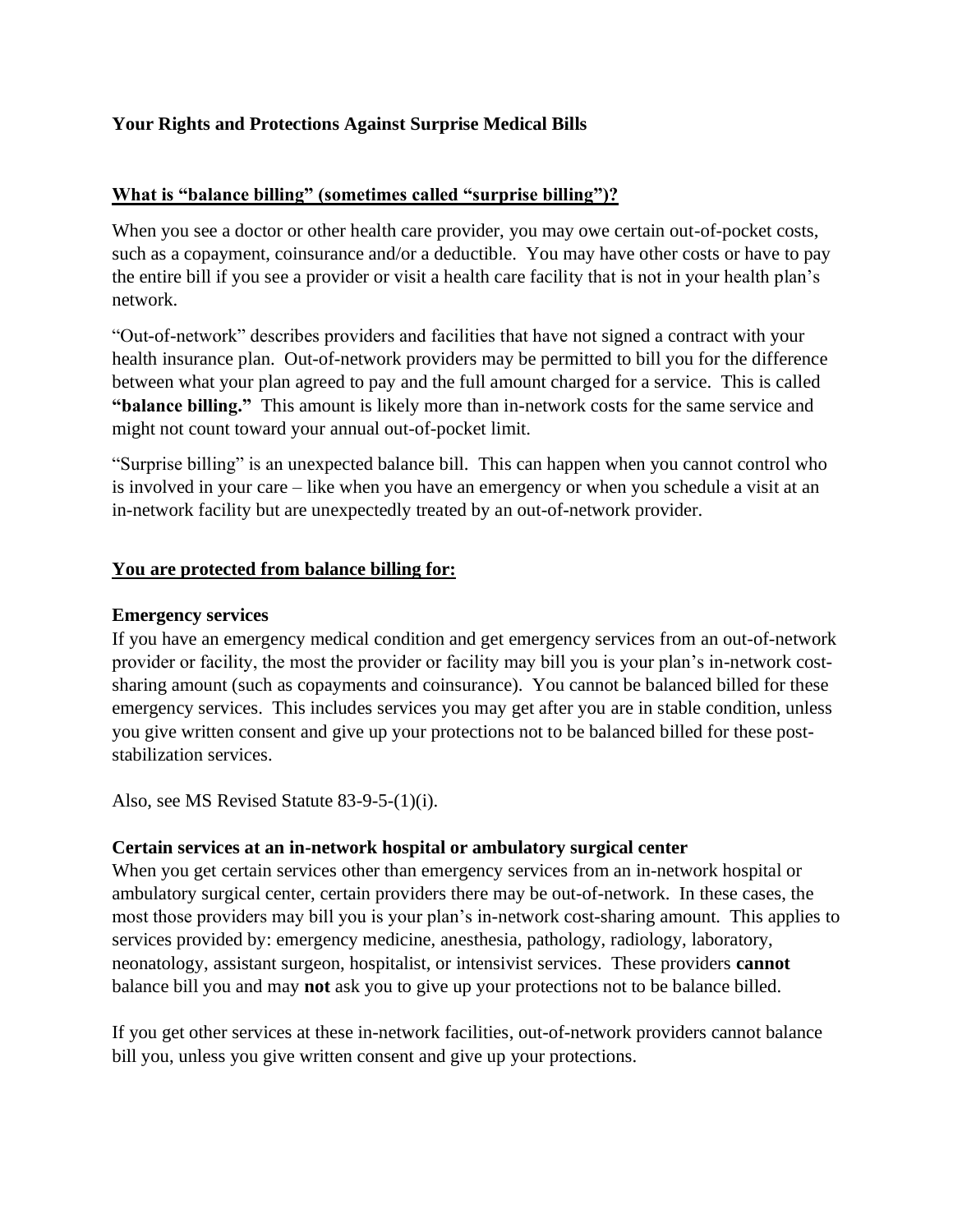**You are never required to give up your protections from balance billing. You also are not required to get care out-of-network. You can choose a provider or facility in your plan's network.** 

## **When balance billing is not allowed, you also have the following protections:**

- You are only responsible for paying your share of the cost (like the copayments, coinsurance, and deductibles that you would pay if the provider or facility was innetwork). Your health plan will pay out-of-network providers and facilities directly.
- Your health plan generally must:
	- o Cover emergency services without requiring you to get approval for services in advance (prior authorization).
	- o Cover emergency services by out-of-network providers.
	- o Base what you owe the provider or facility (cost-sharing) on what it would pay as in-network provider or in-network facility and show that amount in your explanation of benefits.
	- o Count any amount you pay for emergency services or out-of-network services toward your deductible and out-of-pocket limit.

January 1, 2022